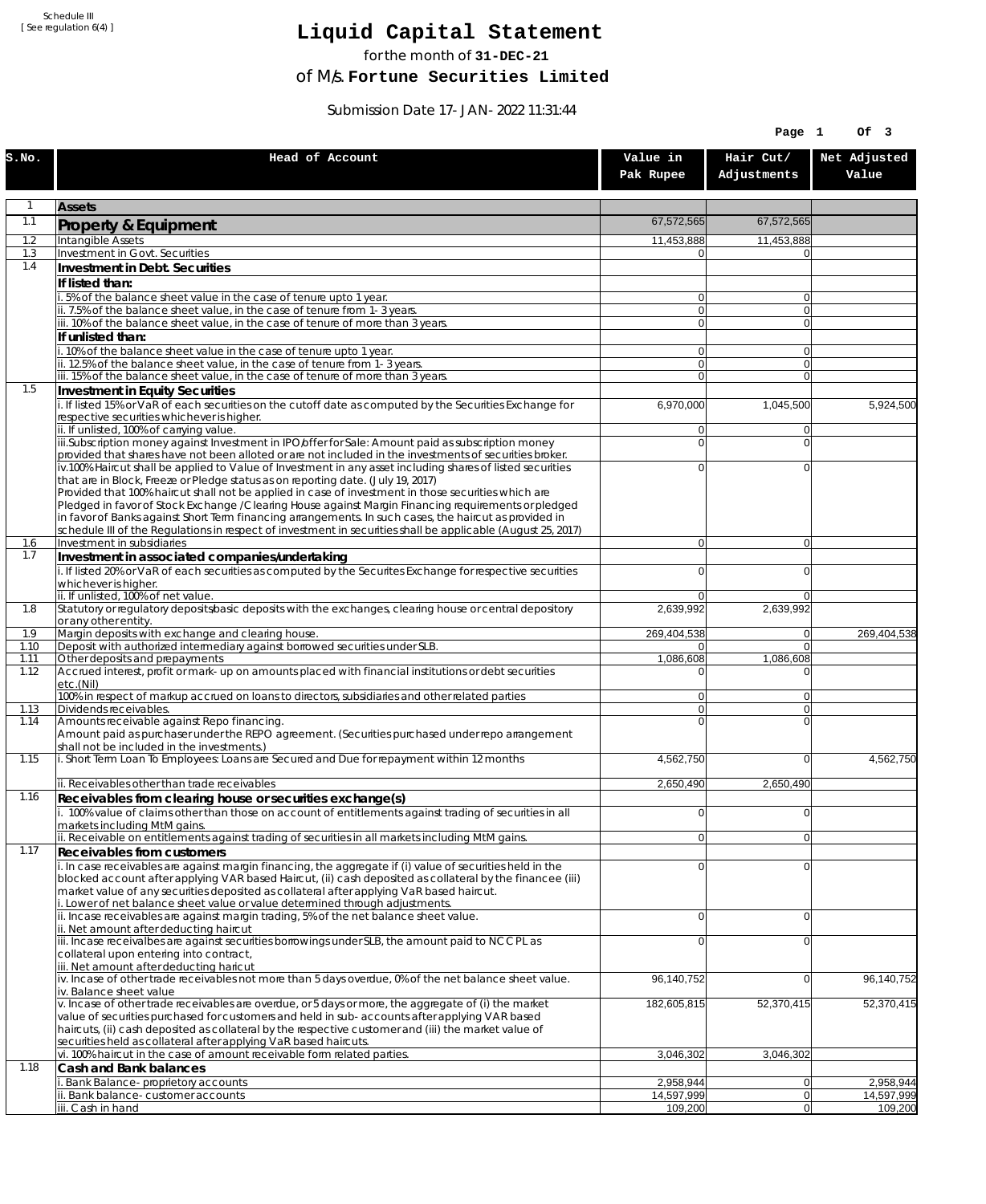Schedule III [ See regulation 6(4) ]

## **Liquid Capital Statement**

for the month of **31-DEC-21**

of M/s. **Fortune Securities Limited**

Submission Date 17-JAN-2022 11:31:44

|              |                                                                                                                                                                                                                                                                                                                                                                                                                                                                                                                                                                                                                                                                                                                                                                                                             |                          | Page 2                     | Of 3                     |
|--------------|-------------------------------------------------------------------------------------------------------------------------------------------------------------------------------------------------------------------------------------------------------------------------------------------------------------------------------------------------------------------------------------------------------------------------------------------------------------------------------------------------------------------------------------------------------------------------------------------------------------------------------------------------------------------------------------------------------------------------------------------------------------------------------------------------------------|--------------------------|----------------------------|--------------------------|
| S.NO.        | Head of Account                                                                                                                                                                                                                                                                                                                                                                                                                                                                                                                                                                                                                                                                                                                                                                                             | Value in<br>Pak Rupee    | Hair Cut/<br>Adjustments   | Net Adjusted<br>Value    |
| 1.19         | <b>Total Assets</b>                                                                                                                                                                                                                                                                                                                                                                                                                                                                                                                                                                                                                                                                                                                                                                                         | 665,799,843              | 141,865,760                | 446,069,098              |
| 2            | Liabilities                                                                                                                                                                                                                                                                                                                                                                                                                                                                                                                                                                                                                                                                                                                                                                                                 |                          |                            |                          |
| 2.1          | Trade Payables                                                                                                                                                                                                                                                                                                                                                                                                                                                                                                                                                                                                                                                                                                                                                                                              |                          |                            |                          |
|              | Payable to exchanges and clearing house                                                                                                                                                                                                                                                                                                                                                                                                                                                                                                                                                                                                                                                                                                                                                                     | 173,937,664              | $\overline{0}$             | 173,937,664              |
|              | ii. Payable against leveraged market products<br>iii. Payable to customers                                                                                                                                                                                                                                                                                                                                                                                                                                                                                                                                                                                                                                                                                                                                  | 0<br>108,465,067         | $\Omega$<br>$\Omega$       | 108,465,067              |
| 2.2          | <b>Current Liabilities</b>                                                                                                                                                                                                                                                                                                                                                                                                                                                                                                                                                                                                                                                                                                                                                                                  |                          |                            |                          |
|              | . Statutory and regulatory dues                                                                                                                                                                                                                                                                                                                                                                                                                                                                                                                                                                                                                                                                                                                                                                             | 1,505,266                | $\overline{0}$             | 1,505,266                |
|              | ii. Accruals and other payables<br>iii. Short-term borrowings                                                                                                                                                                                                                                                                                                                                                                                                                                                                                                                                                                                                                                                                                                                                               | 7,342,265<br>109,608,548 | $\Omega$<br> 0             | 7,342,265<br>109,608,548 |
|              | iv. Current portion of subordinated loans                                                                                                                                                                                                                                                                                                                                                                                                                                                                                                                                                                                                                                                                                                                                                                   | 0                        | $\Omega$                   |                          |
|              | v. Current portion of long term liabilities                                                                                                                                                                                                                                                                                                                                                                                                                                                                                                                                                                                                                                                                                                                                                                 | 8,336,599                | $\Omega$                   | 8,336,599                |
|              | vi. Deferred Liabilities<br>vii. Provision for bad debts                                                                                                                                                                                                                                                                                                                                                                                                                                                                                                                                                                                                                                                                                                                                                    | 0<br>$\overline{0}$      | 0 <br>$\Omega$             |                          |
|              | viii. Provision for taxation                                                                                                                                                                                                                                                                                                                                                                                                                                                                                                                                                                                                                                                                                                                                                                                | $\Omega$                 | $\Omega$                   |                          |
|              | ix. Other liabilities as per accounting principles and included in the financial statements                                                                                                                                                                                                                                                                                                                                                                                                                                                                                                                                                                                                                                                                                                                 | 1,190,378                | $\Omega$                   | 1,190,378                |
| 2.3          | Non-Current Liabilities                                                                                                                                                                                                                                                                                                                                                                                                                                                                                                                                                                                                                                                                                                                                                                                     |                          |                            |                          |
|              | i. Long-Term financing<br>a. Long-Term financing obtained from financial instituion: Long term portion of financing obtained from<br>a financial institution including amount due against finance lease                                                                                                                                                                                                                                                                                                                                                                                                                                                                                                                                                                                                     | 10,895,182               | 10,895,182                 |                          |
|              | b. Other long-term financing<br>ii. Staff retirement benefits                                                                                                                                                                                                                                                                                                                                                                                                                                                                                                                                                                                                                                                                                                                                               | 0<br>$\overline{0}$      | $\Omega$<br>$\Omega$       |                          |
|              | iii. Advance against shares for Increase in Capital of Securities broker: 100% haircut may be allowed in                                                                                                                                                                                                                                                                                                                                                                                                                                                                                                                                                                                                                                                                                                    | 0                        | $\Omega$                   |                          |
|              | respect of advance against shares if:<br>a. The existing authorized share capital allows the proposed enhanced share capital<br>b. Boad of Directors of the company has approved the increase in capital<br>c. Relevant Regulatory approvals have been obtained<br>d. There is no unreasonable delay in issue of shares against advance and all regulatory requirements<br>relating to the increase in paid up capital have been completed.<br>e. Auditor is satisfied that such advance is against the increase of capital.                                                                                                                                                                                                                                                                                |                          |                            |                          |
|              | iv. Other liabilities as per accounting principles and included in the financial statements                                                                                                                                                                                                                                                                                                                                                                                                                                                                                                                                                                                                                                                                                                                 | $\overline{0}$           | $\overline{0}$             |                          |
| 2.4          | Subordinated Loans                                                                                                                                                                                                                                                                                                                                                                                                                                                                                                                                                                                                                                                                                                                                                                                          |                          |                            |                          |
|              | . 100% of Subordinated loans which fulfill the conditions specified by SECP are allowed to be deducted:<br>The Schedule III provides that 100% haircut will be allowed against subordinated Loans which fulfill the<br>conditions specified by SECP. In this regard, following conditions are specified:<br>a. Loan agreement must be executed on stamp paper and must clearly reflect the amount to be repaid<br>after 12 months of reporting period<br>b. No haircut will be allowed against short term portion which is repayable within next 12 months.<br>c. In case of early repayment of loan, adjustment shall be made to the Liquid Capital and revised Liquid<br>Capital statement must be submitted to exchange.<br>ii. Subordinated loans which do not fulfill the conditions specified by SECP | 0<br>0                   | $\mathbf 0$<br>$\mathbf 0$ |                          |
|              |                                                                                                                                                                                                                                                                                                                                                                                                                                                                                                                                                                                                                                                                                                                                                                                                             |                          |                            |                          |
| 2.5          | <b>Total Liabilites</b>                                                                                                                                                                                                                                                                                                                                                                                                                                                                                                                                                                                                                                                                                                                                                                                     | 421,280,969              | 10.895.182                 | 410,385,787              |
| $\mathbf{3}$ | Ranking Liabilities Relating to:                                                                                                                                                                                                                                                                                                                                                                                                                                                                                                                                                                                                                                                                                                                                                                            |                          |                            |                          |
| 3.1          | Concentration in Margin Financing                                                                                                                                                                                                                                                                                                                                                                                                                                                                                                                                                                                                                                                                                                                                                                           | $\Omega$                 | $\Omega$                   |                          |
|              | The amount calculated client-to- client basis by which any amount receivable from any of the<br>financees exceed 10% of the aggregate of amounts receivable from total financees.                                                                                                                                                                                                                                                                                                                                                                                                                                                                                                                                                                                                                           |                          |                            |                          |
| 3.2          | Concentration in securites lending and borrowing                                                                                                                                                                                                                                                                                                                                                                                                                                                                                                                                                                                                                                                                                                                                                            |                          |                            |                          |
|              | The amount by which the aggregate of:<br>(i) Amount deposited by the borrower with NCCPL<br>(Ii) Cash margins paid and<br>(iii) The market value of securities pledged as margins exceed the 110% of the market value of shares<br>borrowed                                                                                                                                                                                                                                                                                                                                                                                                                                                                                                                                                                 | 0                        | $\Omega$                   |                          |
| 3.3          | Net underwriting Commitments                                                                                                                                                                                                                                                                                                                                                                                                                                                                                                                                                                                                                                                                                                                                                                                |                          |                            |                          |
|              | (a) in the case of right issuse : if the market value of securites is less than or equal to the subscription<br>price; the aggregate of:<br>(i) the 50% of Haircut multiplied by the underwriting commitments and<br>(ii) the value by which the underwriting commitments exceeds the market price of the securities.<br>In the case of rights issuse where the market price of securities is greater than the subscription price, 5% of<br>the Haircut multiplied by the net underwriting                                                                                                                                                                                                                                                                                                                  | 0                        | $\Omega$                   |                          |
| 3.4          | (b) in any other case : 12.5% of the net underwriting commitments<br>Negative equity of subsidiary                                                                                                                                                                                                                                                                                                                                                                                                                                                                                                                                                                                                                                                                                                          | $\overline{0}$           | $\overline{0}$             |                          |
|              | The amount by which the total assets of the subsidiary (excluding any amount due from the subsidiary)<br>exceed the total liabilities of the subsidiary                                                                                                                                                                                                                                                                                                                                                                                                                                                                                                                                                                                                                                                     | 0                        | $\Omega$                   |                          |
| 3.5          | Foreign exchange agreements and foreign currency positions                                                                                                                                                                                                                                                                                                                                                                                                                                                                                                                                                                                                                                                                                                                                                  |                          |                            |                          |
|              | 5% of the net position in foreign currency. Net position in foreign currency means the difference of total<br>assets denominated in foreign cuurency less total liabilities denominated in foreign currency                                                                                                                                                                                                                                                                                                                                                                                                                                                                                                                                                                                                 | 0                        | $\mathbf 0$                |                          |
| 3.6          | Amount Payable under REPO                                                                                                                                                                                                                                                                                                                                                                                                                                                                                                                                                                                                                                                                                                                                                                                   | 0                        | $\Omega$                   |                          |
| 3.7          | Repo adjustment                                                                                                                                                                                                                                                                                                                                                                                                                                                                                                                                                                                                                                                                                                                                                                                             |                          |                            |                          |